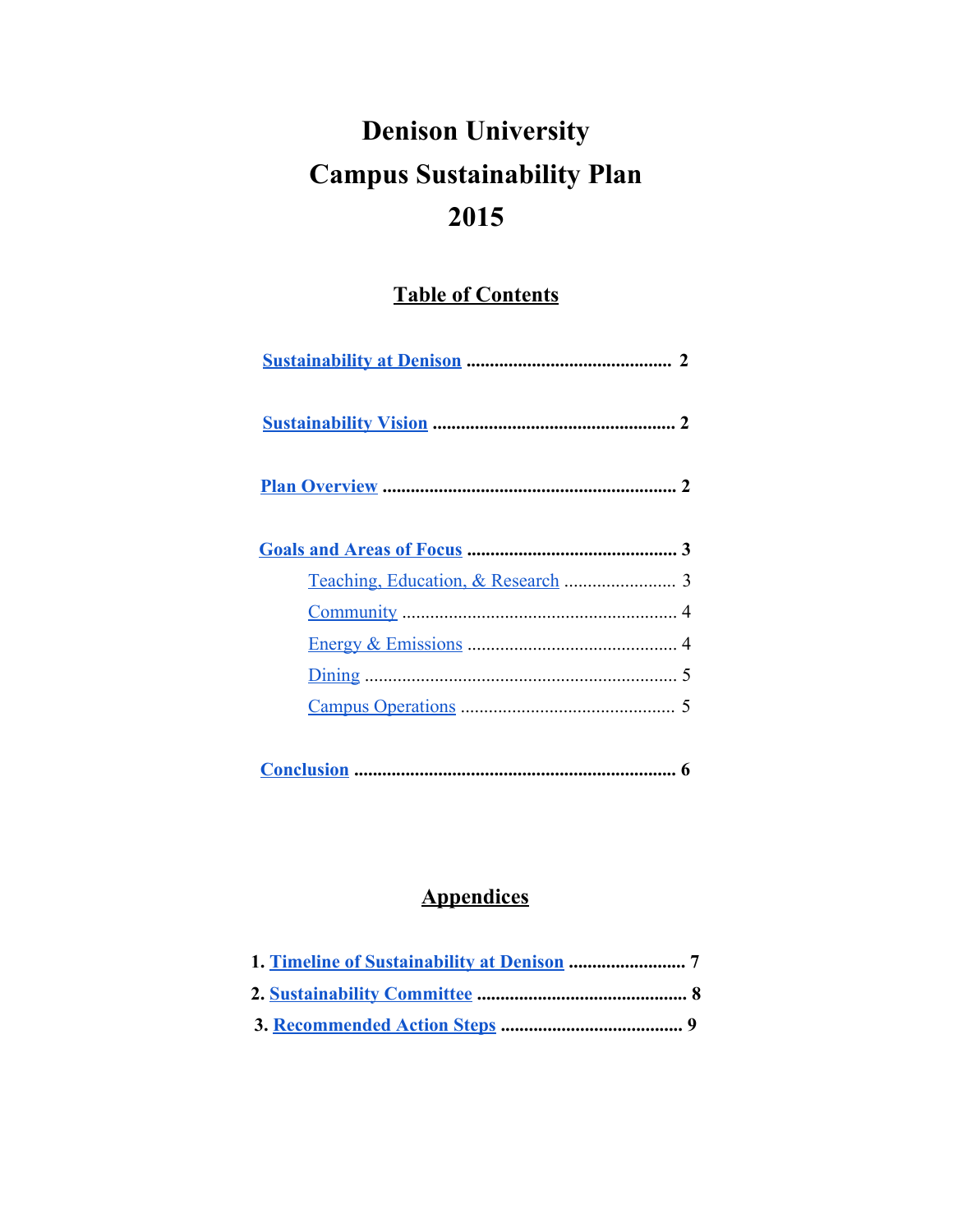## <span id="page-1-0"></span>**Sustainability at Denison**

Sustainability is a broad and allencompassing topic that permeates every aspect of what we do at Denison. We believe that sustainability is one of the biggest challenges for us and future generations. We believe we must find a way globally to create sustainable ways of living. We also believe sustainability is fully consistent with the mission of Denison University, and the core values and principles of a liberal arts education.

Our approach is to identify strategic areas of focus for our sustainability efforts that 1) address the most pressing and critical aspects of sustainability; 2) align best with our vision of a sustainable Denison; and 3) are areas that, unless addressed, will undermine our collective efforts. In other words, our sustainability plan focuses on the areas of sustainability that we feel are most critical to the college. As we move forward, we are committed to a process that is both inclusive and engaging. We recognize that the path forward will be challenging and that it will require us to make difficult decisions in how we allocate resources, however, with a clear vision in mind, we can and will take steps in addressing sustainability in all of its contexts. Whether in the classroom, the Licking County community, or a country halfway around the globe, Denison students, staff and faculty lead by example. Together, we share a vision of a healthy future where people and the planet thrive.

## <span id="page-1-1"></span>**Sustainability Vision**

Denison is a community committed to being environmentally, socially, and economically sustainable. Each member of our campus community is empowered to be an active citizen, engaged in social change locally and globally. We integrate sustainability into teaching, learning, scholarship, and our daily lives. We recognize our responsibility to current and future generations. We consume mindfully and invest ethically, while maintaining the dynamic systems necessary to support a healthy, vibrant, and just global community. Our commitment to sustainability runs deep.

## <span id="page-1-2"></span>**Plan Overview and History**

An important element in planning for the future is acknowledging our current efforts, our successes, and the many challenges we face in fulfilling our vision. Denison University has had a long-standing commitment to principles of sustainability (*see Appendix 1 for a timeline of key milestones and accomplishments*). We were one of the initial colleges to sign on to the [T](http://www.ulsf.org/programs_talloires.html)alloires [Declaration](http://www.ulsf.org/programs_talloires.html) in 2008. In 2009, we formed the Campus Sustainability Committee, created the Office of Sustainability and hired our first Campus Sustainability Coordinator. These actions led us towards signing [Presidents'](http://www2.presidentsclimatecommitment.org/html/signatories.php) Climate [Commitment](http://www2.presidentsclimatecommitment.org/html/signatories.php) in 2010. In 2012, we adopted our first Sustainability and Climate Action Plan, detailing our move towards carbon neutrality and a sustainable campus by 2030. That document was intended to last for three years, and this current document represents an update to that original plan as has been written by the collective efforts of members of the Campus Sustainability Committee in 2014–2015 and 2015–2016 (*see Appendix 2*).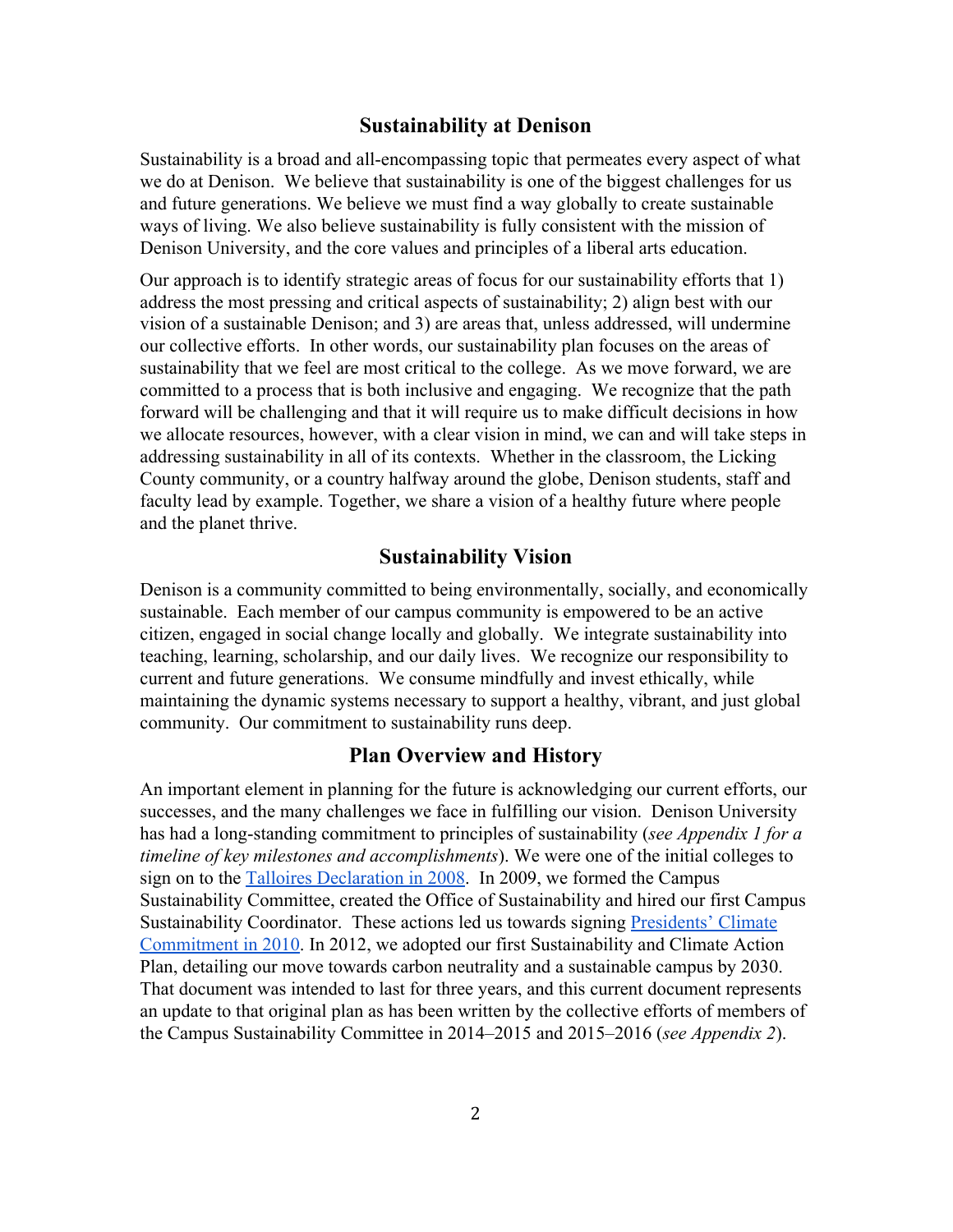Over the last three years, we have made significant progress towards our initial goals much of this progress is tracked in the [Sustainability](https://webapps-prod.cc.denison.edu/drupalcr/system/files/Sustainability%20Fact%20Book%202015.pptx) Factbook. We reduced our carbon footprint by over 20%, invested nearly \$2.5 million in energy-efficiency projects across campus through our green revolving loan fund, added three LEED Gold buildings, and have initiated numerous best practices that have improved operational efficiency and increased campus awareness.

Denison has consistently demonstrated a strong commitment to sustainability in its operations, in the classroom, and in scholarly work, but we can and *must* do better. As we work to realize our vision of a sustainable Denison, we must leave neither our students nor our core mission behind. Paramount to our progress is ensuring that every graduate of Denison understands the core principles of sustainability and is ready to implement them as an active and engaged citizen in a complex global society.

The Sustainability Plan is in alignment with both the College's Strategic Plan and the Campus Master Plan. The Sustainability Plan is meant to serve as a guiding document for all our current and future sustainability efforts. While intended to be farsighted and long-standing, we intend this Plan as a whole to be thoroughly revised and updated after no more than five years to reflect new challenges and opportunities. The Sustainability Committee, in coordination with the Director of Facilities Services and Director of Sustainability, is charged with an annual re-assessment and updating of the specific action steps (*listed in Appendix 3*), and with prioritizing them so as to accomplish major milestones and meet goals as laid out below in a timely fashion.

## <span id="page-2-0"></span>**Goals and Areas of Focus**

Outlined below are specific and achievable goals that are essential to making measurable progress toward making our vision a reality. These have been divided into five key areas: 1) teaching, education, and research; 2) community; 3) energy and emissions; 4) dining; and 5) other campus operations. Specific action steps and target milestones are detailed for each goal, providing clear pathways for achieving the stated goals in Appendix Three.

## <span id="page-2-1"></span>**Teaching, Education, and Research**

As an educational institution that holds sustainability as one of our core values, Denison seeks to incorporate sustainability into the classroom and laboratory experiences of our students. The College offers numerous sustainability-focused and sustainability-related courses. Many faculty include sustainability concepts (including environmental, social, and economic sustainability) within their curricula through course topics and experiential or service learning components. An increasing number of faculty explore threads of sustainability within their research or through independent student research projects.

- Goal 1 Ensure that all students graduate from Denison with a clear understanding of the environmental, social, and economic principles of sustainability.
- Goal 2 Develop resources and enhance campus collaborations to support the inclusion of sustainability themes in the curriculum.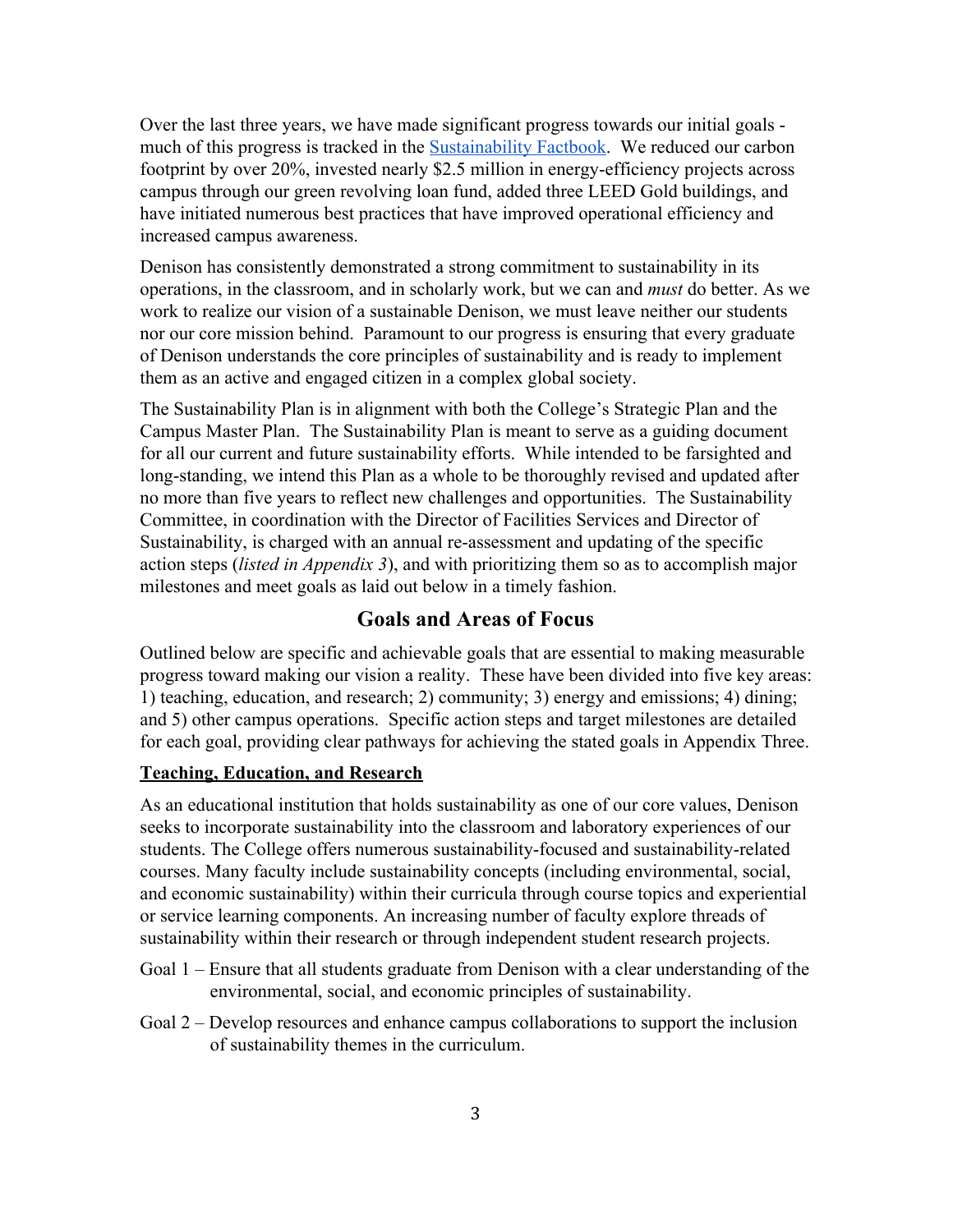- Goal 3 Enhance the curriculum with additional sustainability-related courses.
- Goal 4 Encourage (and track) sustainability-related research.
- Goal 5 Maintain the Denison University Biological Reserve as a functional ecological landscape that provides habitat for native species and serves as a resource for sustainability-related research and education.
- Goal 6 Increase off campus study opportunities that provide insight and perspective into global sustainability issues.

### **Community**

Sustainability is a concept that can affect all aspects of the college experience, impacting both students and employees of the college. The integration of sustainability into the campus culture need not necessarily require new programs and activities. Rather sustainability should be a theme that encourages collaboration and communication among campus groups so that all can benefit from better utilization of limited resources.

Denison's sustainability efforts cannot be limited to only the campus; sustainability also includes community outreach. Opportunities for civic engagement and servicelearning are vital to developing a broad and comprehensive view of sustainability that includes the environmental, economic and social implications of sustainable development.

- Goal 1 Build a stronger sense of campus community through increased communication and collaboration among campus groups.
- Goal 2 Increase engagement with the Central Ohio community through service-learning, internships, research, programming, and strategic collaborations with other organizations and institutions.
- Goal 3 Leverage campus resources to increase local economic development by supporting local businesses and organizations.

## <span id="page-3-0"></span>**Energy and Emissions**

Over the past five years Denison  $eCO<sub>2</sub>$  emissions\* have averaged 79.4 million pounds annually. Approximately  $80\%$  of  $eCO$ , emissions are directly caused by electricity use, heating, and cooling of campus buildings. In 2014, Denison stopped burning coal, replacing it with natural gas, effecting an immediate  $20\%$  drop in  $eCO$ , emissions. Ultimately, complete elimination of Denison's net emissions will require not only conservation, but also a transition to carbon-neutral sources of heat and electricity.

Denison will need to evaluate its current use of buildings and develop ways to ensure that new and renovated buildings not only address the curricular and cocurricular needs of the college, but that go beyond carbon neutral and help to reduce the carbon footprint of the college.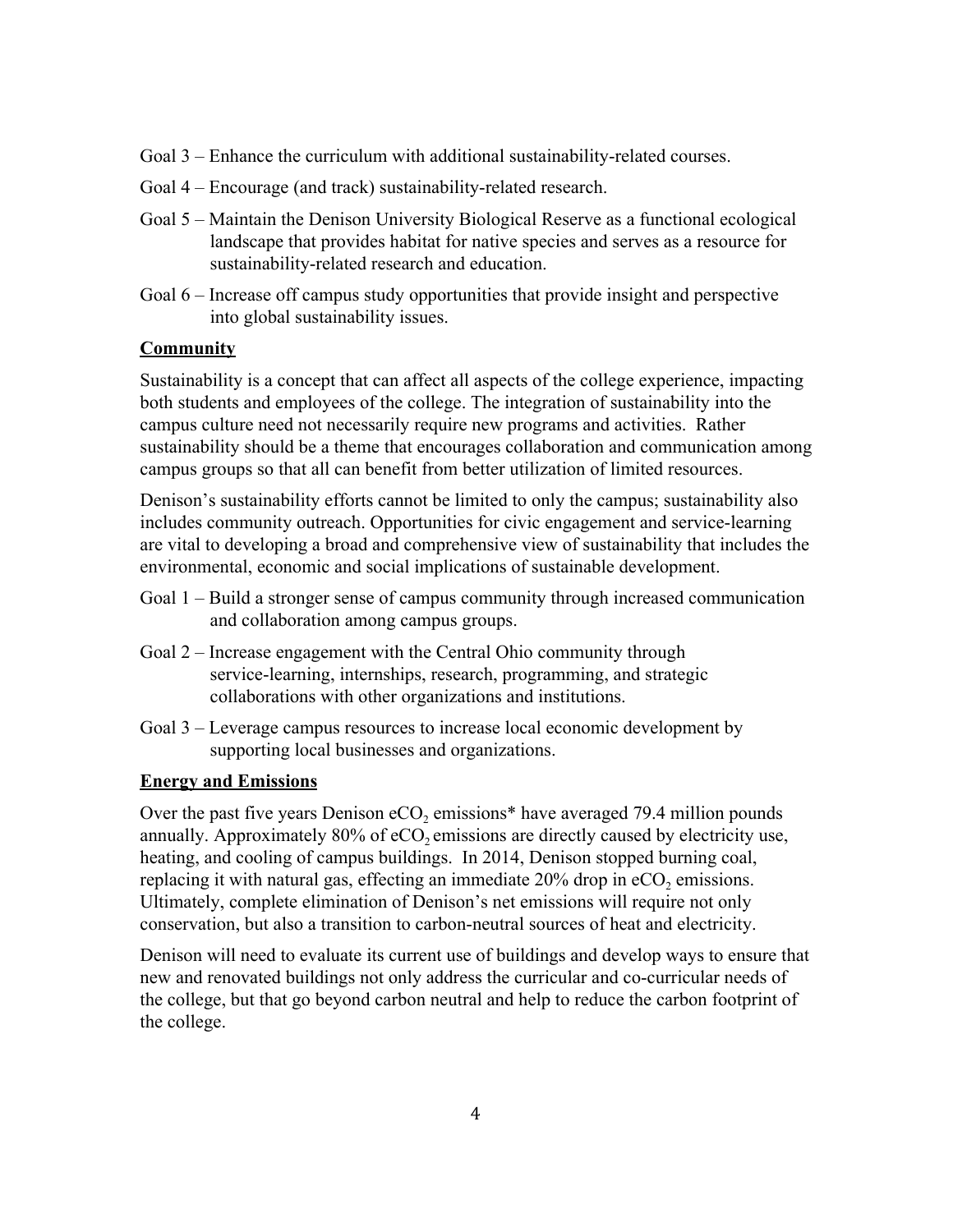*\*Carbon dioxide equivalency (eCO<sup>2</sup> ) is a quantity that describes, for a given mixture of greenhouse gases, the amount of CO<sup>2</sup> that would cause an equivalent amount warming.*

- Goal 1 Enable better assessment and increase awareness in the campus community by collecting and disseminating data and information on campus energy use.
- Goal 2 Reduce overall energy consumption by establishing policies, educating the community, and encouraging proactive behavior.
- Goal 3 Continue to improve the energy-efficiency and environmental sustainability of building operation and maintenance.
- Goal 4 Design, construct, and renovate buildings to a rigorous and innovative sustainability standard.
- Goal 5 Invest significantly in local sources of clean energy production to meet both current energy needs and the goal of carbon neutrality by 2030.

## <span id="page-4-0"></span>**Dining**

Denison is emerging as a national leader in sustainable campus dining. We currently source 27% of our food locally. We are committed to responsibly-sourcing all of our food on campus. Responsible sourcing means: purchasing as much of our food locally as possible from producers we know; doing business with farms who don't take advantage of their workers; buying foods produced sustainably in ways that protect the land and water; staying away from hormones and antibiotics that are used unnecessarily; and choosing foods that have lower carbon and water footprints.

Goal 1 – Source our food responsibly.

Goal 2 – Integrate residential health and wellness with sustainable dining efforts.

Goal 3 – Support the development and growth of local producers.

### <span id="page-4-1"></span>**Other Campus Operations**

Taken as a whole, campus operations are the single biggest component of our environmentally-focused sustainability efforts. Many of these efforts go unnoticed by the campus community because they happen behind the scenes or in ways that have little or no noticeable impact to students, faculty and staff. This doesn't lessen their importance, but does highlight a need to increase campus awareness about this critical aspect of building a sustainable campus.

Denison reduced water use by 10% (4 million gallons) per year since 2005 by upgrading to low flow alternatives and we use untreated well water and rainwater for our limited irrigation applications. The college is committed to maintaining the aesthetics of its campus grounds and has created a campus arboretum and a number of growzones that reduce the need to mow many areas on campus.

Denison's campus is pedestrian-friendly. While the college is nearly 100% residential, 86% of faculty and staff commute to work each day. With a desire to increase off-campus community engagement, particular attention will need to be placed on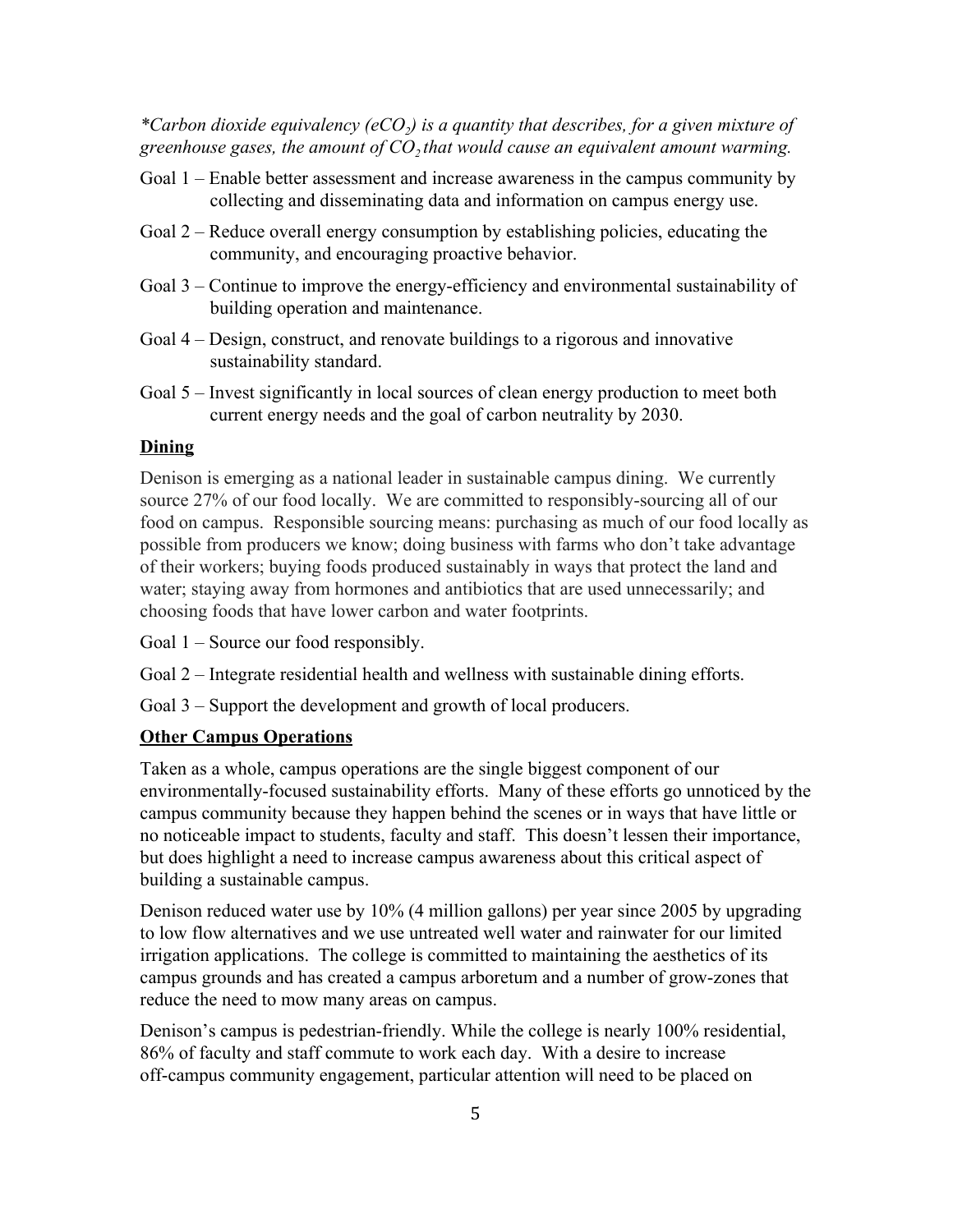providing viable transportation options and alternatives that align with broader sustainability goals and benefit the whole community.

What campus does with its waste is and has been a continual problem. Recycling rates have leveled off at 25–30% with no discernable difference in the overall amount of material processed on campus. The college must find ways to minimize the waste stream and increase diversion rates from landfills.

- Goal 1 Treat campus waste responsibly by developing and utilizing responsible waste management practices.
- Goal 2 Reduce the use of water and the energy used to heat, transport, and treat water.
- Goal 3 Protect the local potable water supply.
- Goal 4 Reduce the impact of maintaining Denison's campus landscape through the use of environmentally friendly landscaping practices and appropriate technology and maintenance practices.
- Goal 5 Move toward a more efficient and better managed University fleet.
- Goal  $6$  Reduce driving on campus while encouraging alternatives like ride-sharing, biking, and walking.
- Goal 7 Evaluate and reduce the environmental impact of air travel by students, staff and faculty.

## <span id="page-5-0"></span>**Conclusion**

Our approach to sustainability is holistic and embraces the interconnectedness of environmental, social, and economic impacts of all human activities. While many of the goals outlined above involve actions by specific departments and offices on campus, the reality is that moving the college forward requires that *all* members of the campus community understand how our collective actions impact our sustainability goals in meaningful and powerful ways.

Shifting cultural norms to be consistent with our sustainability vision is one of the biggest challenges we face. Effective communication and education are critical to achieving change. We must share our successes with the community, raise awareness of our shortfalls, educate, and drive behavioral change. We cannot achieve the goals in this plan without the engagement and buy-in of the campus community as a whole.

To promote awareness and transparency the Campus Sustainability Committee and the Office of Sustainability will:

- Publish an annual Sustainability Progress and Status Report
- Promote annual sustainability-themed events and key goals to the campus community
- Reach out to key stakeholder groups to encourage collaboration, evaluate progress in key areas of the Plan, and explore new opportunities for progress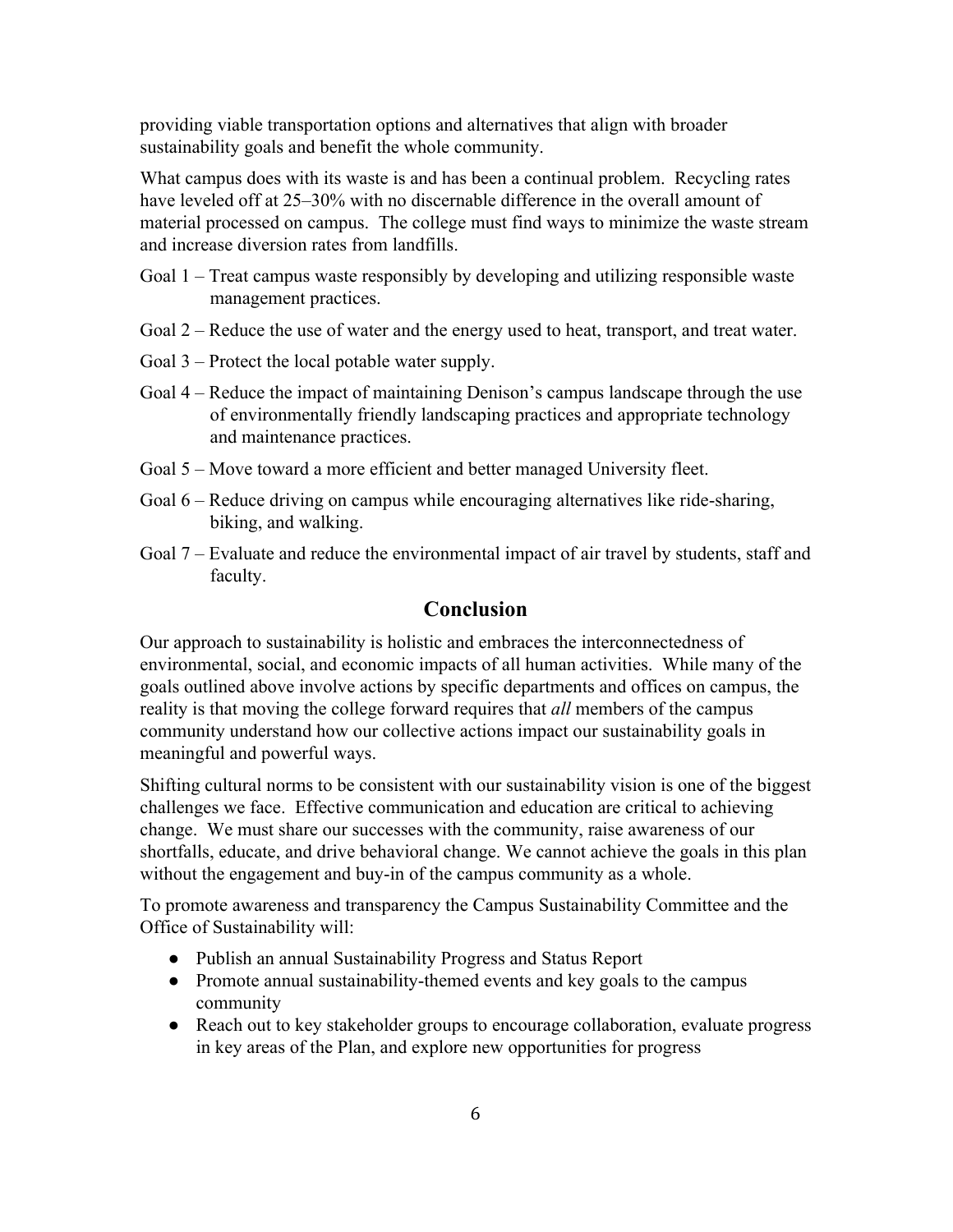- Host a Campus Sustainability Forum to highlight our successes, solicit feedback, and to share our progress towards our sustainability goals.
- Develop a campus sustainability dashboard that tracks data about all of our sustainability efforts.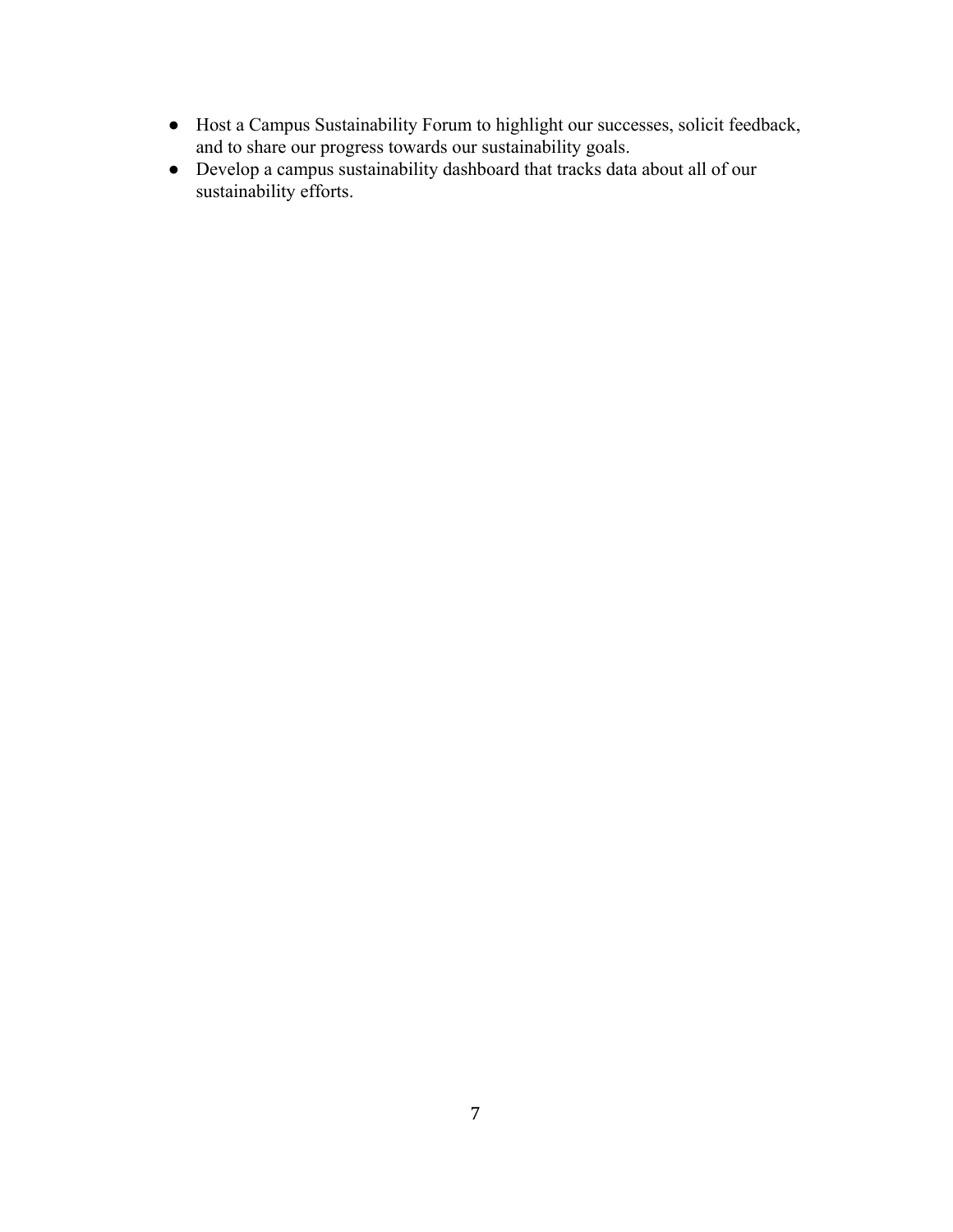## <span id="page-7-0"></span>**Appendix 1: Timeline of Sustainability at Denison**

## 1977 2011

1984 Denison University Recycling Program 2012

1996 Green renovation of Barney-Davis Hall 2013

Environmental Task Force Environmental Venture Fund 2014 Campus Environmental Audit Field Station

2008 2015

LEED Gold Renovation of Bryant Arts Energy-Efficiency Campus Sustainability Committee Campus Sustainability Coordinator AASHE Membership

#### 2010

Presidents' Climate Commitment ACUPCC Tree Campus USA Campus Community Garden

Homestead Billion Dollar Green Challenge Green Revolving Loan Fund

Sustainability & Climate Action Plan 1994 STARS Report Silver Rating Environmental Studies Program LEED Gold Renovation of Ebaugh Labs Campus CSA Program

Cabin *Atlas* at the Homestead 2004 10.14kW Solar Array at the Homestead Denison Community Recycling Center LEED Gold Renovation of Chamberlin LEED Gold Natatorium 2007 Denison CarShare Program

6.44kW Solar Array on Doane Library 7.84kW Solar Array on Polly Anderson

Composting Program Sierra Club *Cool Schools* List Taillores Declaration *Princeton Review* Green Schools List Big Red Buyer's Club 2009 *NY Times* Featured Story on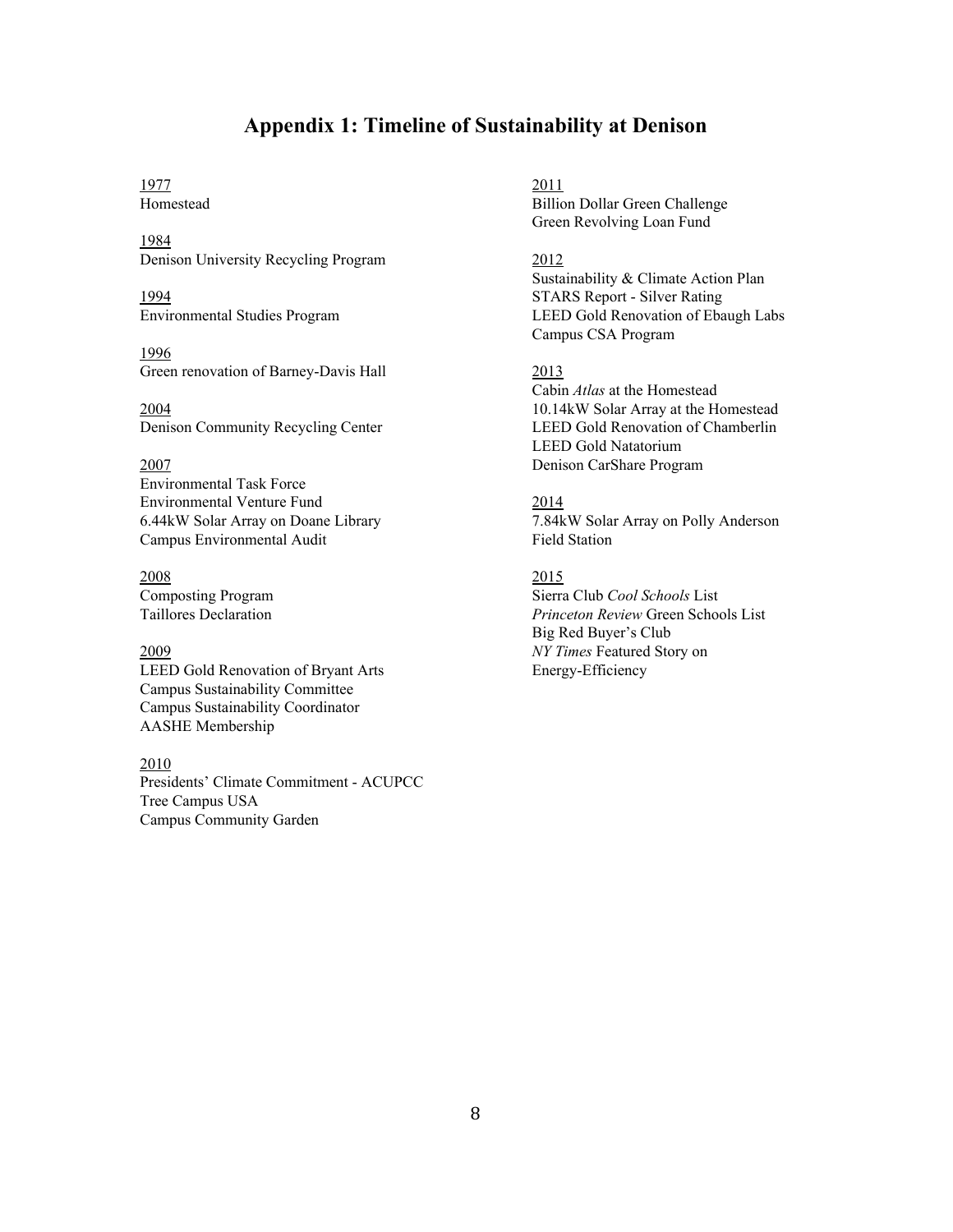## <span id="page-8-0"></span>**Appendix 2: Sustainability Committee**

Over the last two years, the Campus Sustainability Committee has worked to evaluate progress made towards the goals outlined in the 2012 Campus Sustainability & Climate Action Plan as well as to draft a new plan that will move the college further towards its sustainability vision. The following individuals have been critical to this process.

20142015 Sustainability Committee 20152016 Sustainability Committee Dr. Heather Rhodes - Biology Dr. Jordan Katz - Chemistry Dr. Doug Spieles - Env. Studies Dr. Doug Spieles - Env. Studies Dr. Jordan Katz - Chemistry Dr. Rusty Shekha - Soc/Anth Julie Tucker Student Development Todd Jamison Institutional Research Aaron Fuleki Information Technology Aaron Fuleki Information Technology Beth White - Dance Dyan Couden - Studio Art Landon Slangerup - Student Landon Slangerup - Student Seymour Lubbers - Student Andi Gupta - Student Art Chonko - Facility Services Art Chonko - Facility Services Bob Jude - Facility Services<br>Bob Jude - Facility Services Sarah Piper - Dining Sarah Piper - Dining Jeremy King - Sustainability Jeremy King - Sustainability

Liz-Barringer Smith - Modern Languages Liz-Barringer Smith - Modern Languages Seth Patton - Finance & Management David English - Finance & Management

Denison Community Stakeholders Jenna McDevitt Administrative Services Mary Lindsey Campus Safety Susie Kalinoski - Alford Center Adele Gorrilla - Investments Kristin Hausman - Residential Education Barb Burgess - Building Services Frank Hassebrock - Teaching & Learning Mark Comisford - Grounds & Roads Monica Ayala-Martinez - Academic Affairs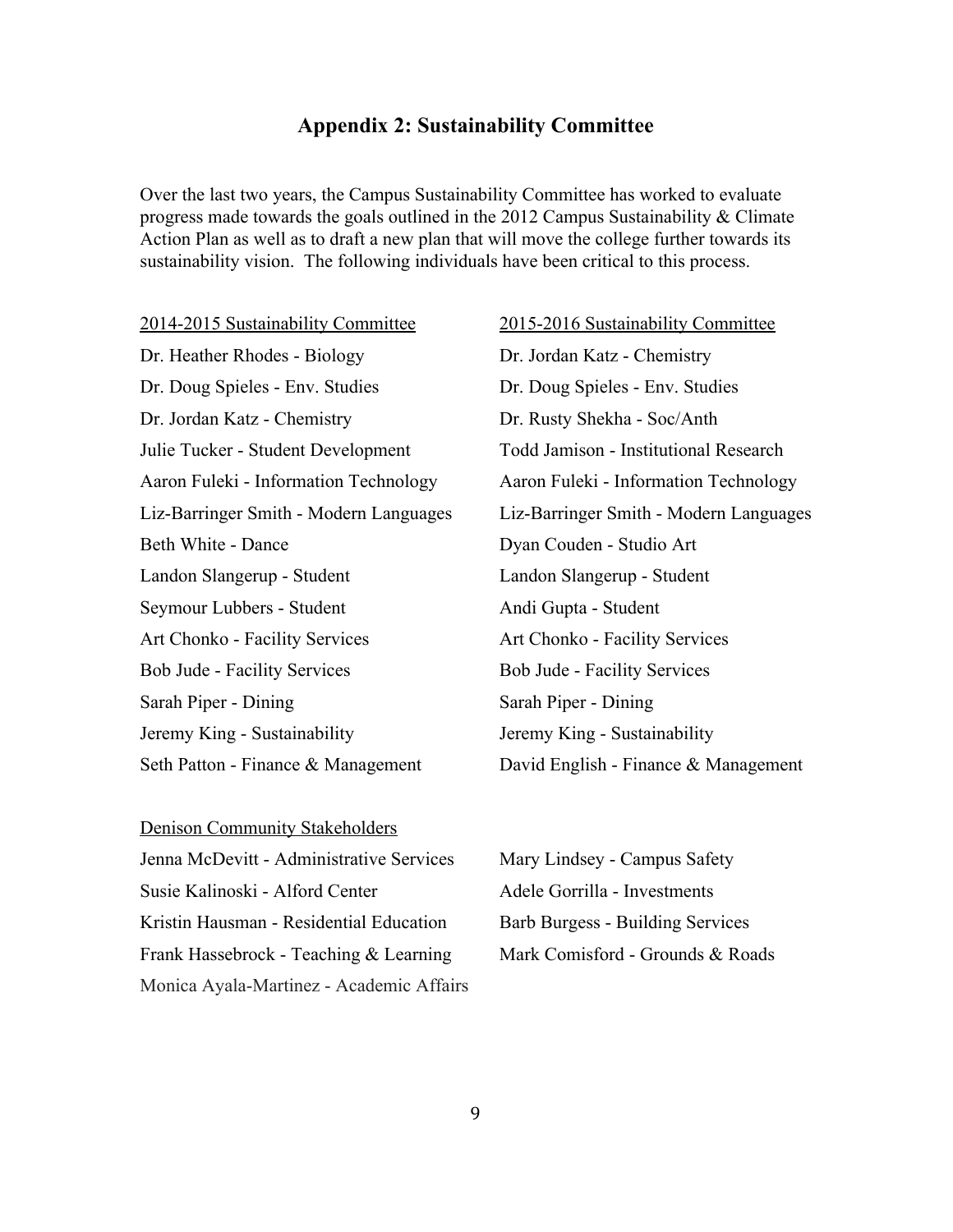## <span id="page-9-0"></span>**Appendix 3: Recommended Action Steps**

Simply creating an action plan in and of itself will not move us any closer to achieving sustainability. Much effort went into the creation of this plan to ensure that it is a living document for the college that is aligned with the Campus Master Plan and the College's Strategic Plan. The following section includes action steps the college can take to address the goals set forth in the Sustainability Plan. These action steps are by no means an exhaustive list, but do represent specific programs, initiatives, and efforts that we know can currently be employed that will push us forward. As technology and resources change over time, new pathways may open up that will require us to reevaluate our current goals and to explore new possible actions steps. With that in mind, we intend the specific action steps to be reevaluated and updated annually as milestones are reached and new opportunities become available. Furthermore, as stated above, the Sustainability Plan as a whole should be reviewed and updated in its entirety in 2020, five years from now.

## **Teaching, Education & Research**

## **Develop resources and enhance campus collaborations to support the inclusion of sustainability themes in the curriculum.**

- Work with the Center for Learning and Teaching to compile resources that help faculty understand how sustainability fits with their own teaching interests. Develop a collection of pedagogical readings, assignments, prompts, and questions that can be used to teach sustainability in the classroom and house the collection in the Center for Learning and Teaching.
- Hold workshops for faculty, in a venue such as the Fall Faculty Conference, on integrating sustainability issues into the curriculum. Emphasize the broad scope of sustainability (environmental, social, and economic sustainability) and engage faculty in discussions of how different disciplines can address aspects of sustainability.
- Collaborate with The Alford Center for Service Learning to foster and highlight the important ongoing work Denison students, faculty and staff do toward the social and economic sustainability of our local community. Identify ways CSC can support and enhance this work, and ways that themes of environmental sustainability and environmental justice could be included in service learning.
- Encourage faculty to utilize resources for pedagogical development and interdisciplinary teaching such as the CLT, Denison Seminars, and Pedagogical Practice Projects as a means to help them develop curriculum that addresses sustainability.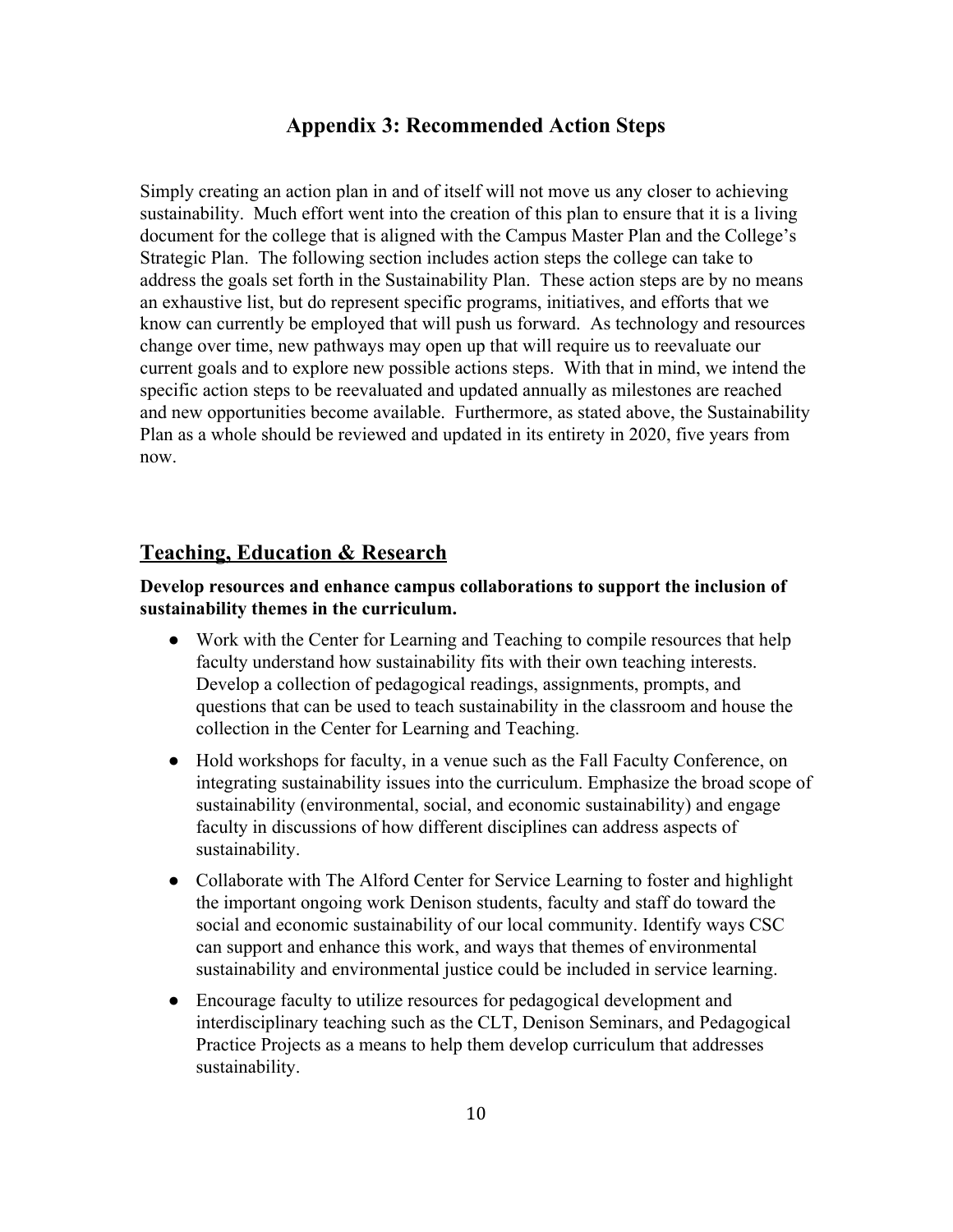## **Enhance** the curriculum with sustainability-related courses.

- Use resources outlined above to encourage faculty to include sustainability topics in courses and/or develop new courses within their disciplines, within the writing program, or Denison Seminars that focus on Environmental, Social and/or Economic Sustainability.
- Attach a searchable designation to courses related to sustainability within the course catalogue. (This might be part of a larger scheme to attach searchable keywords or tags to courses so that students could search for courses with "sustainability," "service learning," "global perspectives," or any number of other designations faculty and students would find useful.)
- Utilize the energy Dashboard, the solar array, and other campus resources to allow students to engage with real and local sustainability data.

### **Encourage and track sustainability-related research**

- Find a donor to support a sustainability themed student summer research program. Summer research is popular and competitive; adding 1-3 summer research positions on a sustainability theme would enable more students to participate as well as foster faculty and student engagement in scholarly work on sustainability. These positions could be open to all disciplines.
- Work with Gilpatrick House to create a sustainability-themed learning community (research table?) on campus.
- Utilize the "design lab" that's part of the strategic plan.

## **Maintain the Denison University Biological Reserve as a functional ecological landscape that provides habitat for native species and serves as a resource for sustainabilityrelated research and education.**

- Continue programs to remove invasive species and consider targeted reintroduction of native species.
- Expand the Tree Species Trail as a teaching tool for Denison students as well as the wider community.
- Promote opportunities to use the biological reserve in teaching.
- Establish a dialogue between the biological reserve committee and the sustainability committee to help support the needs and mission of the biological reserve.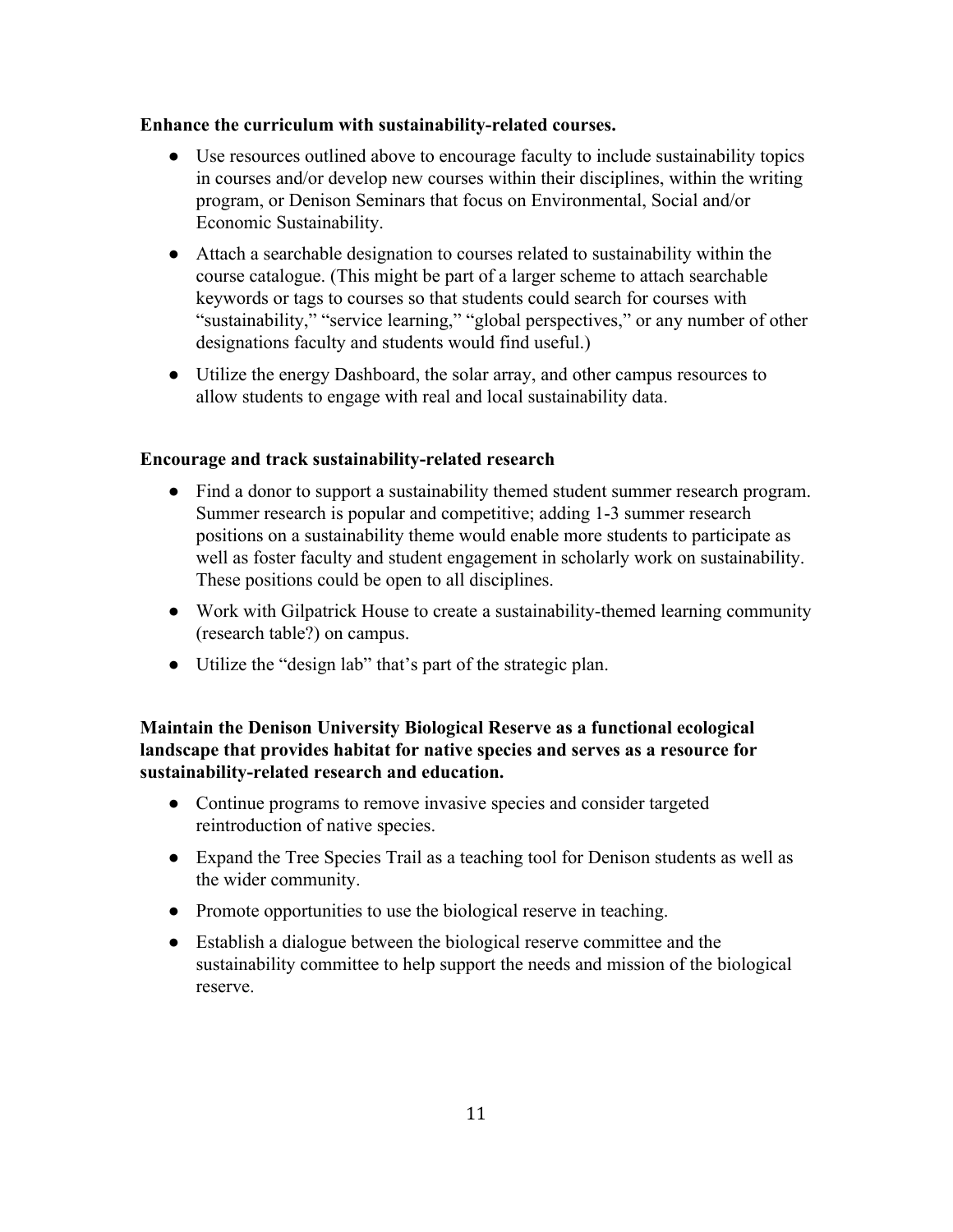## **Community**

## **Increase communication and collaboration among campus groups.**

- Hold semi-annual planning meetings for campus groups interested in sustainability/diversity to coordinate schedules, budgets, and events (coordinated by the Office of Sustainability)
- Provide incentives such as increased funding for groups who regularly collaborate and/or share best practices for programming in sustainable ways
- Develop an integrated marketing plan for sustainability that includes both on campus and off campus outreach. This should include collaboration with University Communications, Alumni Relations, and Admissions.
- Facilitate a sustainability summit for students, faculty and staff that includes other colleges and universities in an effort to share best-practices and encourage collaboration on sustainability initiatives.

## **Educate the entire Denison community on sustainability issues and encourage sustainable living**

- Develop a Denison specific Carbon Footprint Calculator
- Promote the existence of Green Office Certification and increase the proportion of offices that are certified.
- Include sustainability in orientation and pre-orientation programs for first-year students and new faculty and staff
- Present a sustainability update once a year at a General Faculty Meeting
- Track community service of employees and recognize these efforts
- Report student service hours on official transcripts
- Collaborate with the Community Health Involvement Committee and the Wellness Coalition to educate the community on environmental issues related to health
- Organize a sustainability forum and/or planning retreat and invite all sustainability-related campus groups, area non-profits, representatives from the Alford Center for Service Learning and Licking County schools.
- Encourage students to reuse or repurpose belongings through Operation Move-Out, "Yard Sales," and so forth. Promote MyDenison discussion boards as ways to re-purpose/re-use items and to collaborate on sustainability-related issues (carpools, etc.)
- Partner with the Alford Center to host environmentally-focused service activities (e.g. Saturday Service, or one-day events)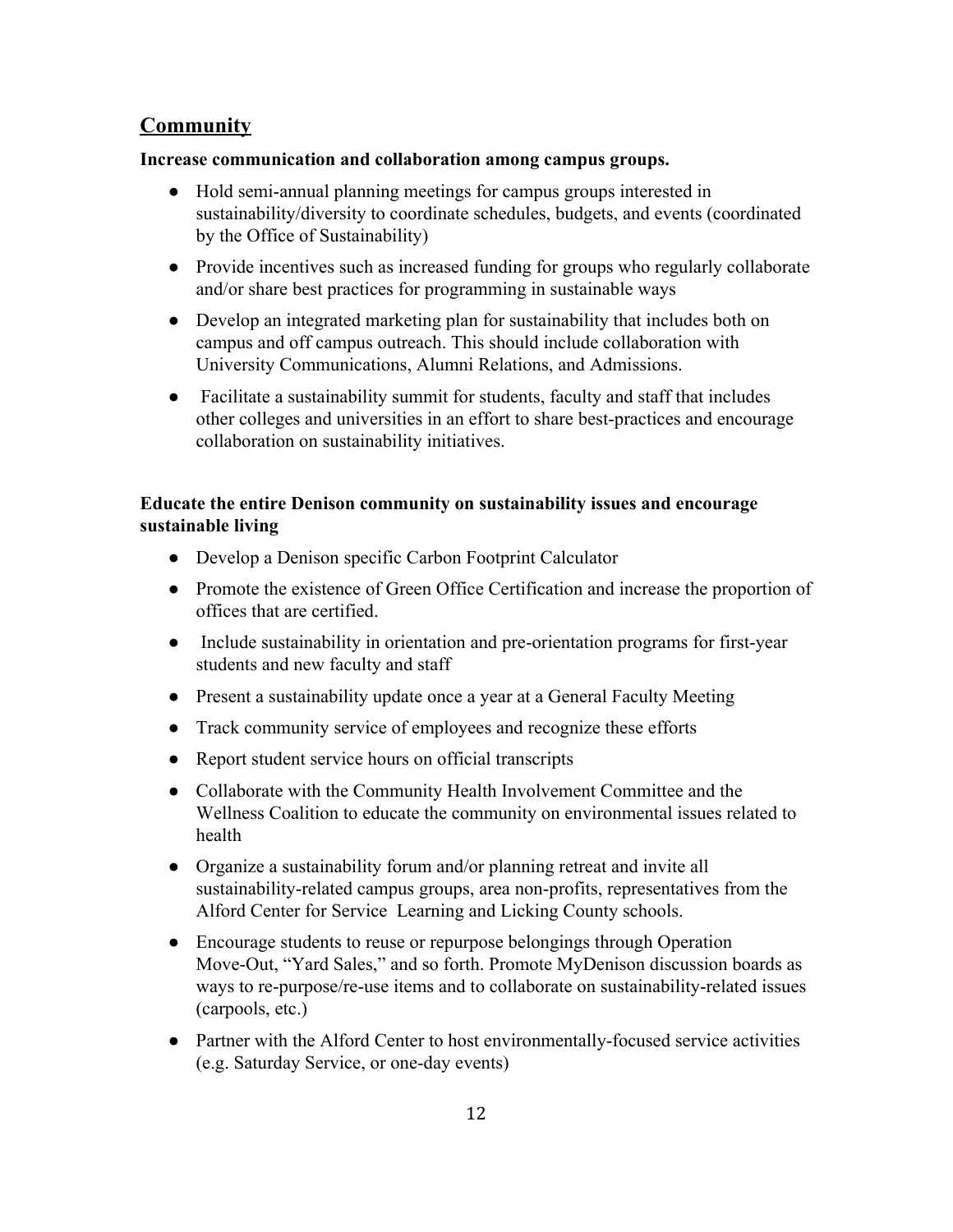- Partner with Residential Education & Housing and Facilities Services to provide students with mock utility bills to help them understand their own consumption, improve financial literacy, and suggest helpful tips for how they could decrease consumption
- Reduce vandalism in residence halls (to public spaces and individual rooms)

## **Energy & Emissions**

## **Enable better assessment and increase awareness in the campus community by collecting and disseminating data and information on campus energy use.**

- Continue to collect and analyze monthly consumption information for all utilities: electricity, water, natural gas, steam, coal, gasoline, and diesel. Organize, and share widely, data on consumption by areas such as academic, general and residences.
- Continue to install utility metering systems (esp. steam, condensate, and water) to collect real time data where feasible/practical.
- Continue to implement a campus energy dashboard that is accessible to all Denisonians. This will be used to monitor energy use by building to promote awareness of energy usage.
- Continue to mock bill students to educate about energy usage and "real world" costs, and to discourage wasteful energy practices.

## **Reduce overall energy consumption by establishing policies, educating the community, and encouraging proactive behavior.**

- Update, expand, and disseminate campus-wide standards for indoor temperature, humidity, air quality, and lighting, and implement in new and renovation buildings.
- Create educational materials explaining policies and conservation programs specifically targeted to students, faculty, and staff.
- Develop and disseminate efficiency standards and usage guidelines to reduce energy consumption of office and personal equipment and appliances, such as refrigerators and space heaters. This should include completely eliminating the use of inkjet printers on campus, and utilizing existing policy and procedure documents such as the "Guide to the General Operating Procedures" and "Green Office Certification" to help inform and educate the community on reducing personal energy consumption on campus.
- Utilize students and the campus community to help investigate, monitor, and reduce wasteful energy consumption across campus (such as turning off lights, closing unused hoods, and powering off digital projectors after use) and to create programs to drive behavior change.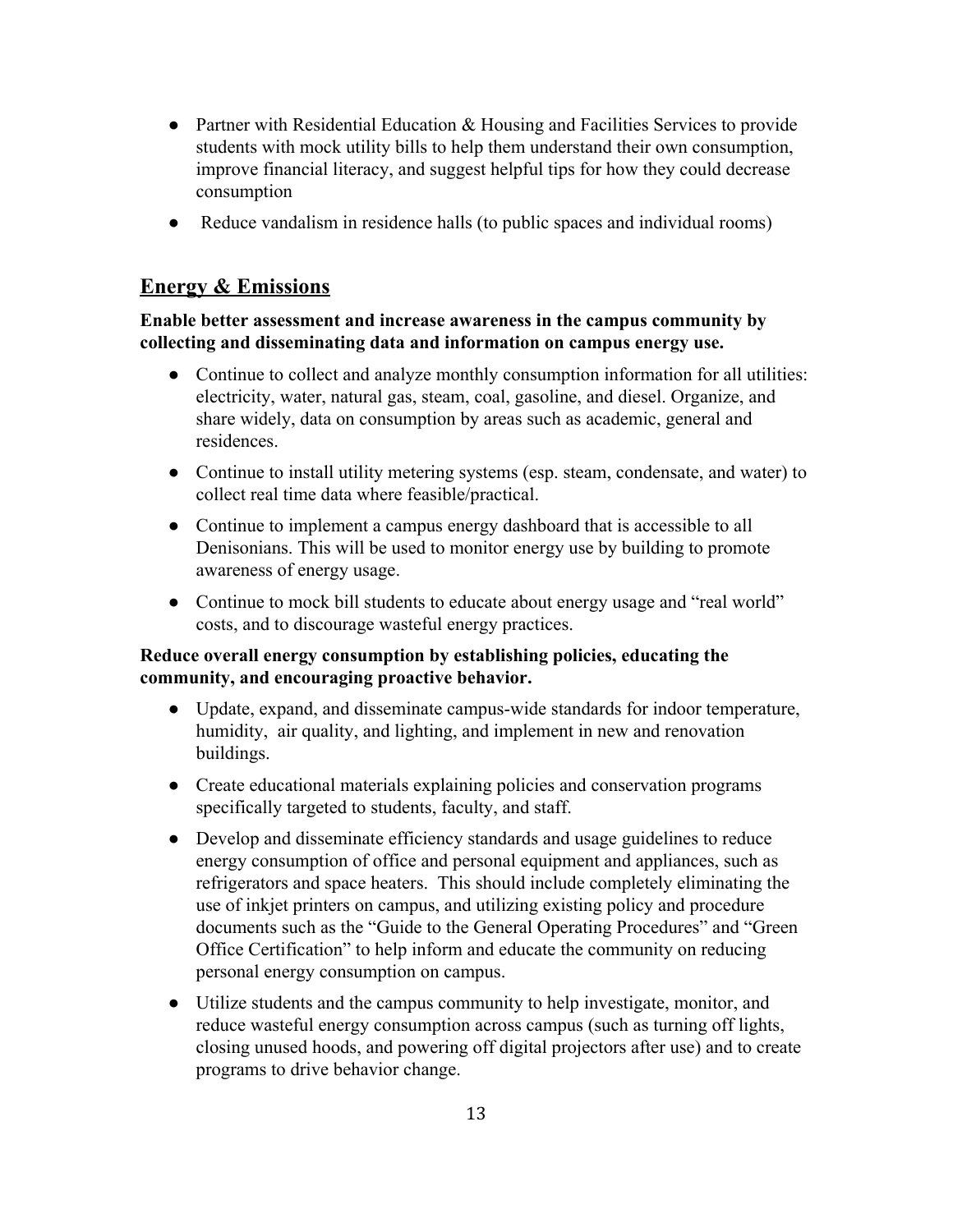● Encourage behaviors and practices that utilize building spaces more fully to minimize climate control and lighting use, such as using natural light when available and creating designated study spaces that concentrate students into fewer individual buildings/spaces.

## **Continue to improve the energyefficiency and environmental sustainability of building operation and maintenance.**

- Identify and implement a sustainable 'Green Standard' for the maintenance and operation of buildings across campus.
- Identify a benchmarking tool to compare building energy use on Denison's campus with similar buildings on other campuses (such as USEPA Energy Star rating system) and establish benchmarking goals.
- Reach full compliance for the 'Green Cleaning Program' requiring all products used in cleaning buildings to be 'certified' products unless written documentation is provided.
- Continue to operate and maintain building equipment and systems to maintain established health, safety and environmental requirements, while minimizing energy consumption.
- Establish policies and programs to reduce the need to heat and cool buildings and spaces when unoccupied, both after normal working hours and when the campus is on break.
- Continue to install equipment, sensors and controls to automatically reduce lighting and HVAC energy consumption in all new construction, and wherever cost-effective.
- Re-commission existing equipment and control systems on a regular basis and investigate continuous commissioning programs to keep systems operating at peak efficiency. Continue to upgrade or install control systems to utilize energy saving strategies when operating HVAC, lighting equipment, and systems.
- Upgrade or replace inefficient HVAC equipment or systems, replacing them with appropriate technology to help reduce and control energy use.
- Continue to survey all major buildings for energy conservation measures, and complete economically feasible projects as quickly as possible.
- Provide domestic hot water only where needed or required by code and investigate alternative methods for producing domestic hot water that improves energy efficiency.
- Eliminate the use of chilled water drinking fountains across campus by replacing broken refrigerated units with fountains that do not have refrigeration. Install bottle-filling compatible fountains at key locations.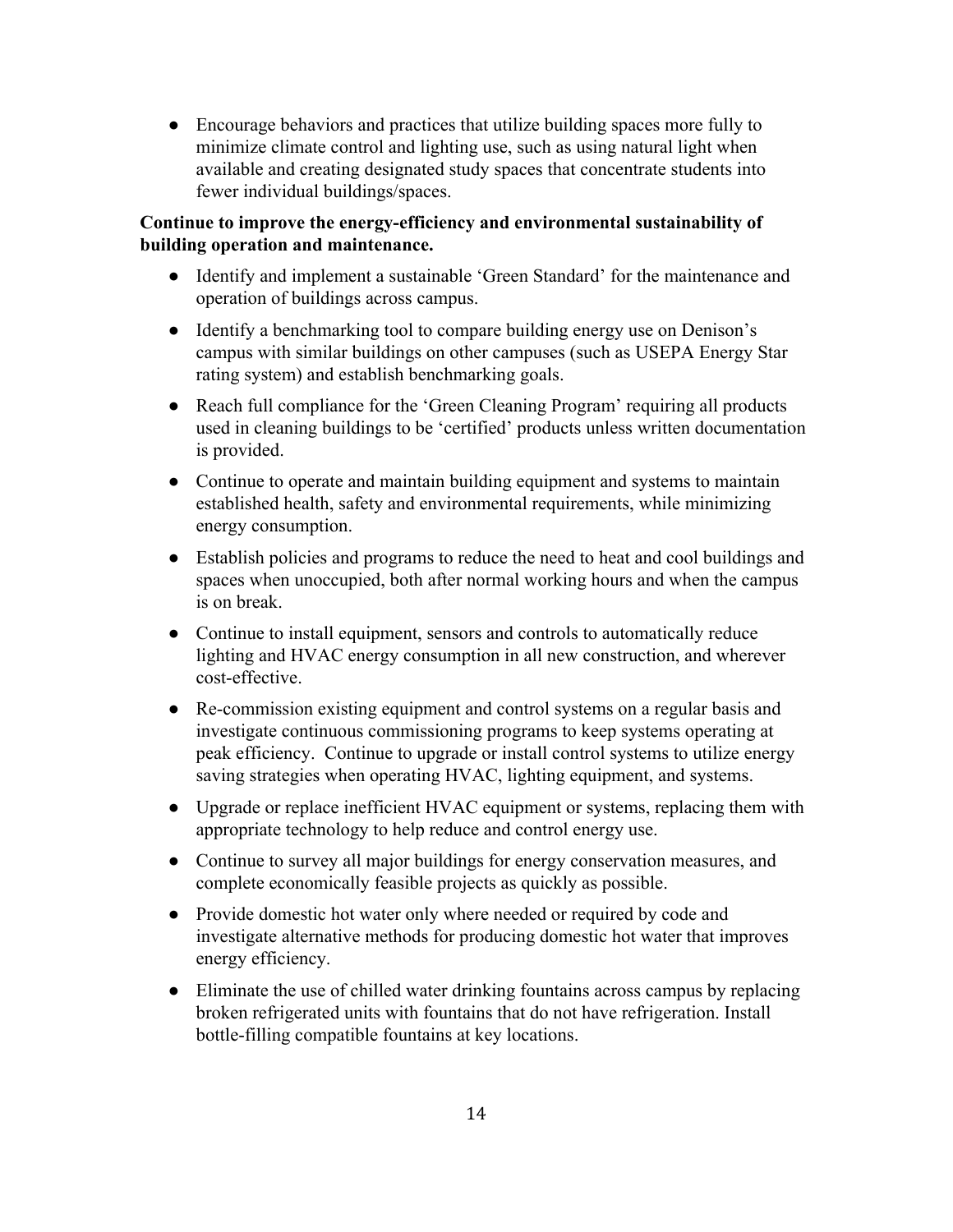**Design, construct, and renovate buildings to a rigorous and innovative sustainability standard.**

- Include sustainability and efficiency decisions at the forefront of all future planning decisions. Vigorously challenge the need to expand total square footage across campus by instead improving utilization of existing spaces.
- Any new construction cannot cause an increase in the overall carbon footprint of the campus.
- Ensure that all new construction and major renovations are designed and built to a high standard of sustainability, such as LEED Gold.
- Work closely with design teams and representatives from the Campus Sustainability Committee to include best practices and start with the greenest possible design.
- Implement funding strategies for proposed construction in which both initial and ongoing costs are considered. Ensure decision makers (i.e. Board of Trustees) are well informed about potential long-term financial and energy savings in building operations by utilizing greener technology that may have higher upfront costs.
- Review certification programs and identify an appropriate method to ensure that Denison will be an innovator in green building construction. Review the advantages and disadvantages of obtaining documented certification and consequences of obtaining them.
- Require Life Cycle Cost analysis on HVAC, electrical, plumbing and building systems on projects more than \$500,000.

#### **Be carbon neutral by 2030.**

Phase 1: Reduce carbon dioxide emissions, pollution and environmental degradation from current energy sources.

Investigate opportunities to utilize the existing heating and cooling plants more effectively.

Phase 2: Change main sources of heating, cooling, and electricity to reduce carbon dioxide emissions, pollution, and environmental degradation.

- Ensure coal is never burned again on campus.
- Continue to expand use of carbon-neutral sources of electricity, specifically wind and solar, including on- or off-site generation.
- Investigate alternatives to the current steam and chilled water plants for heating and cooling, including but not limited to: a co-generation plant; ground source heat pumps (geothermal); carbon-neutral fuels such as a sustainably sourced biofuel; decentralization, or an alternate location of the plant if centralized; absorption cooling; and thermal storage.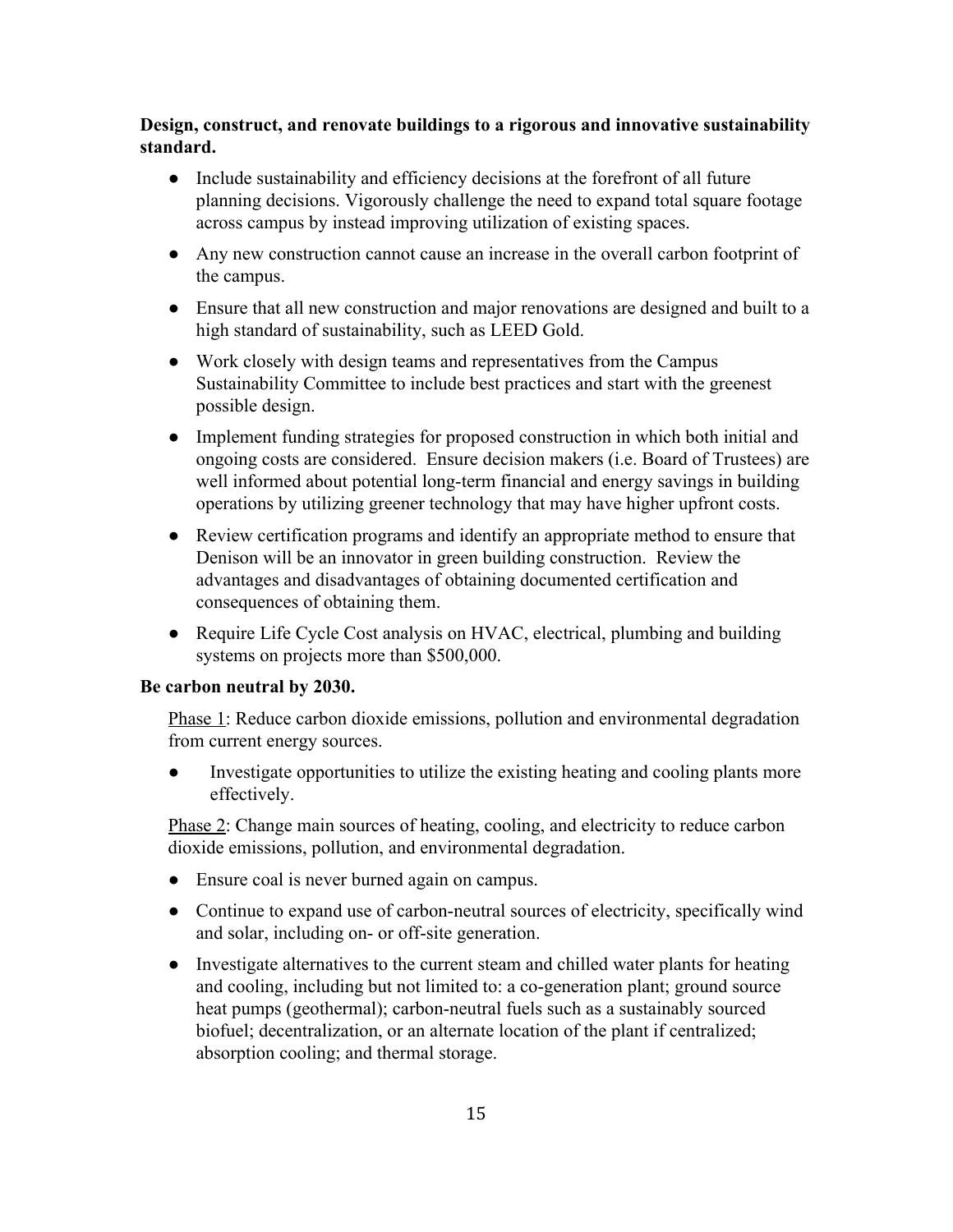• Include, along with engineering and economic life cycle analysis, a thorough investigation of potential future technology and trends impacting the potential carbon footprint of the various energy sources.

Phase 3: Purchase or produce energy from renewable and carbon-neutral sources to reduce carbon dioxide emissions from the use of fossil fuels.

- Create a 15-year Road Map for achieving carbon neutrality status by 2030, including detailed intermediate goals, long-term strategic objectives, and timetables.
- Work toward objectives set by the Road Map by installing on-site renewable energy generation and implementing aggressive energy conservation measures, and/or investing in off-site renewable energy credits.
- Keep abreast of technological advances.
- Continually assess the costs and benefits to increase the use of renewables systematically.
- Include an educational component connected to any renewable energy development on campus or purchase of renewable energy credits.

## **Dining**

## **Source our food responsibly.**

- Actively help build and promote local food systems and supply lines in the community.
- Move to "meatless days"
- Look at options to freeze local foods from summer months, for use in winter months.
- Educating kitchen staff on when to prepare food / when to turn on ovens / using HVAC systems properly. Implement a sustainability side of this training and invite D.U.
- Invest in local farms to help build their capacity to provide responsibly-sourced products for Denison.

## **Increase the overall sustainability of our campus food operations**

- Minimize food waste by doing batch cooking and employing food recovery.
- Utilize reusable containers in all to-go operations
- Minimize the use of disposable water bottles on campus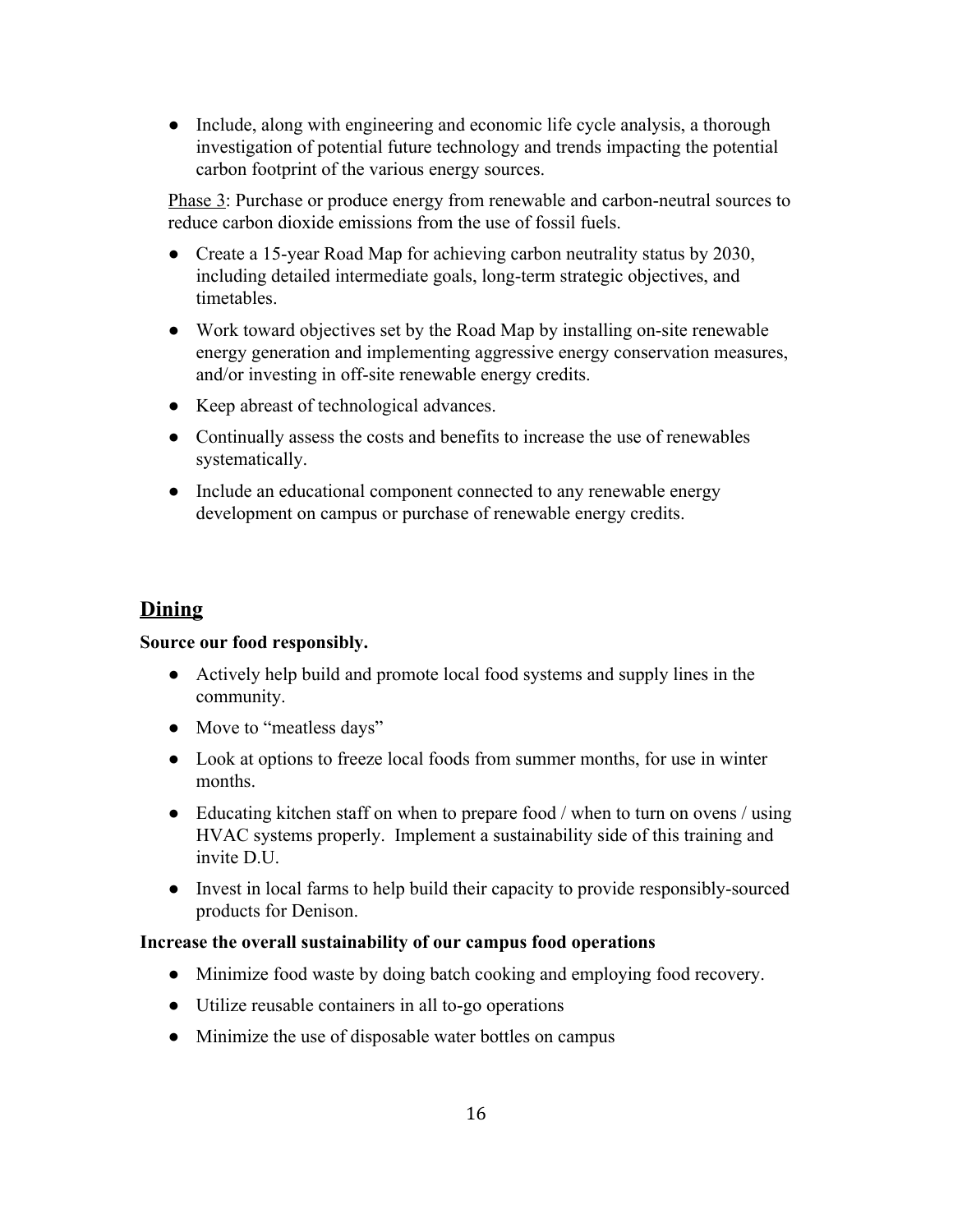## **Other Campus Operations**

## **Water**

## **Reduce the use of water and the energy used to heat, transport, and treat water**

- Continue to upgrade all fixtures on campus to low flow fixtures.
- Eliminate any use of city water for irrigation in landscaping, and work toward use of only rainwater rather than well water.
- Explore and implement where feasible alternative water collection, including optimizing use of the underground cistern, other rainwater collection, and condenser water from air-handling systems.
- Adopt a policy that no additional irrigation will be added unless it draws from non-city water sources.
- Consider water use when purchasing equipment and seek sustainable alternatives to equipment with heavy water use demands such as once through water cooled equipment.

## **Protect the local water supply as a natural resource.**

- Limit polluting runoff from our campus wherever possible by minimizing and using best practices for applying substances like fertilizer and road salt.
- Work proactively to prevent pollution from fuel, oil or other spills. Follow best practices to promptly clean up any spills that do occur.
- Continue to utilize retention ponds, bio swales, and other structures to reduce  $run-off$ .

## **Grounds**

## **Reduce the environmental impact of maintaining Denison's campus landscape through the use of appropriate technology and maintenance practices.**

- Identify and expand areas of land for low or no mowing. Include signage and community education about these areas.
- Reduce the use of petroleum based fertilizer by increasing and improving composting.
- Explore alternative equipment, development of policies, procedures and processes used to maintain the campus and identify best practices that reduce labor and reliance on non-organic and petroleum based chemicals.
- Plant native, deer resistant, and low maintenance shrubs, trees, and plants.
- Expand the planting of trees wherever possible.
- Adopt an Integrated Pest Management Plan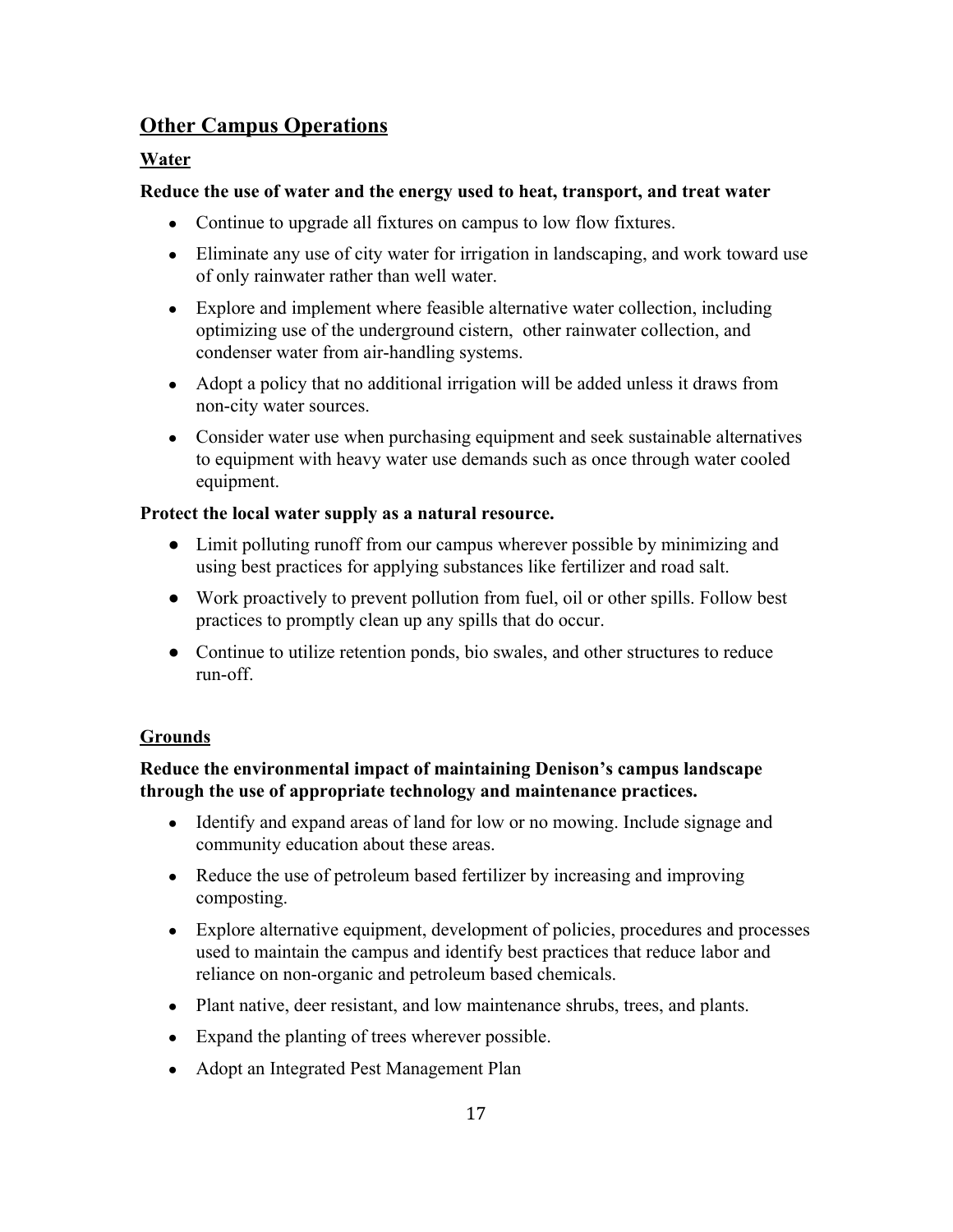## **Recycling & Waste**

## **Reduce waste and increase campus recycling and composting through a combination of policies, procedures and increased community outreach.**

- Investigate the most effective way for the Denison community to recycle (commingling versus sorted)
- Institute a campus wide system for compost collection
- Create a recycling point person for each academic and residential building and steering committee to identify best models for location dependent recycling
- Improve recycling in residence halls by installing larger recycling bins and expanding recycling options
- Expand participation in "Recyclemania" through better publicity
- Collect and recycle more construction waste from summer and regular small scale projects
- Track and publicize monthly waste land-filled, recycling rate, and compost generated
- Educate campus community about ways to reduce consumption and promote reuse and sharing of campus resources
- Target per person goals for waste
- Increased number of recycling bins across campus
- Create student jobs for recycling, sorting, and/or composting operations

## Dining Specific Action Steps:

- Install a pulper to increase items that are compostable and assess its effectiveness
- Provide more education about composting in dining halls
- Compost bin in Slayter
- Investigate options for increasing recyclable/compostable containers at Slayter
- Making sure that (dining) prep methods minimize water use, waste production via composting
- Incorporate new composting stations into Huffman and Curtis to help facilitate and educate about composting practices
- Recyclable or compostable take-out containers
- Purchase food pulpers for Curtis and Huffman OR invest in chipper for more efficient composting (do we also need to allocate more land for compost piles?) – Moved to "Waste"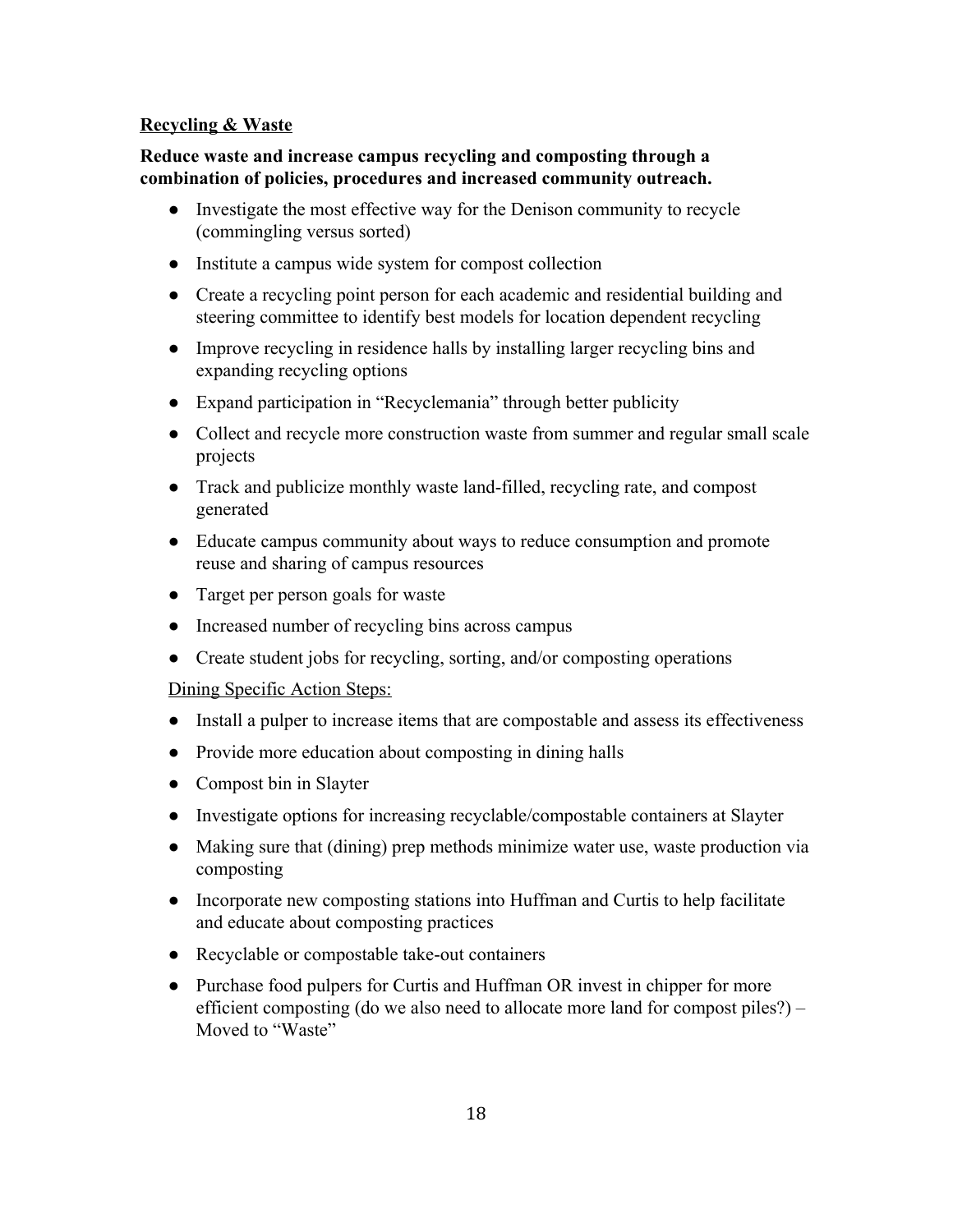- Install dishwashing facilities in ALL campus dining locations, including any new buildings with snack bar or other food service
- With dishwashing system could now create program of re-usable take-out containers, system can run on deposit basis (make it pricey to incentivize return of containers)

Purchasing Specific Action Steps:

- Getting more sustainability themed components in the general op guide and doing training.
- Set some guidelines for purchasing within the Ohio Five
- Seek items and sources that use less packing materials
- Comprehensive assessment of campus purchasing to identify opportunities for conservation (where are we buying, are we duplicating purchases)
- Needs to be an online database of campus surplus

## **Transportation**

### **Move toward a more efficient and bettermanaged University fleet.**

- Evaluate current fleet management system and improve for greater efficiency. This would include making non-specialized vehicles part of a central pool and providing an online reservation system through which campus members can reserve appropriate vehicles from that pool for university business
- As part of fleet management, evaluate vehicle use by major fleet users, including security and facilities. Determine if some vehicles could be replaced with more efficient types of vehicles (cars in place of vans or SUVs) or if some vehicle use could be accomplished with alternative transport such as golf carts, Segways or bikes
- Establish a leasing/purchasing policy for campus vehicles that assesses both the need for a given vehicle and type of vehicle proposed for purchase or replacement, with the goal to purchase the most fuel efficient and cost appropriate vehicles
- Research the costs and benefits of alternative fuel and high efficiency vehicles (such as biodiesel, hybrid, electric, and/or compressed natural gas) for addition to the fleet. Establish a pilot program to test the best possibilities as fleet vehicles are replaced
- Educate staff that use university vehicles to reduce idling time; this might include signage on DU vehicles instructing the operator to minimize idling.